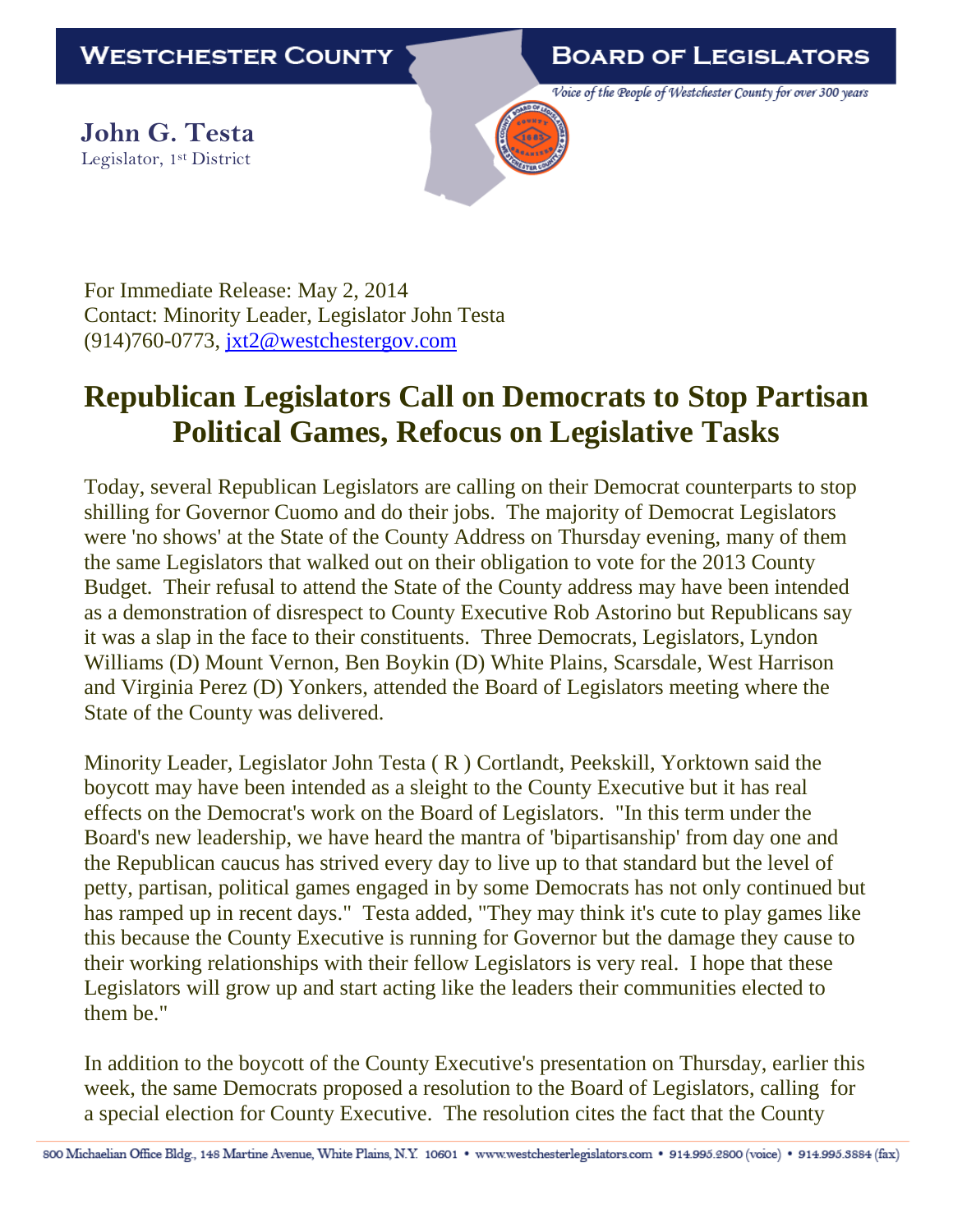Executive is running for Governor as the reason for a new election and offers the logic that elected officials aren't able to fulfill their duties while campaigning.

Minority Whip, Legislator Gordon Burrows, noted the sad irony that this group of Democrats would propose a resolution that has no chance of passing and that is designed solely as a weapon to hurt the Westchester County Executive and to benefit their friend Governor Andrew Cuomo. "This is going to be a long campaign and I hope that my colleagues on the Board of Legislators are able to refocus on the important issues before this board instead of using their positions and this board's good will and authority to score cheap political points for the Governor. Their jobs here in Westchester are important and whatever their ambitions are for themselves and their party bosses in Albany, they need to get out of the mud and live up to the stature of their elected offices."

This group of Democrats has a long history of attempting political stunts that ultimately backfire on them. When the Board of Legislators met to pass the 2013 budget, eight Democrats walked out of the budget meeting when things weren't going their way. They refused to return for a vote, in fact they turned of the lights and microphones in the Board's chambers and blasted the sound of a bell into the room in a juvenile attempt to disrupt the important business of the Legislature. This action by the Democrats has become the touchstone for petty partisanship and the hallmark of the previous Board leadership's tenure.

Legislator Sheila Marcotte ( R ) Eastchester, New Rochelle, Tuckahoe lamented the fact that two newly elected Democrats have apparently bought into the flawed logic of their fellow Democrats, using their authority as Legislators to engage in political games like the proposed resolution. "It is sad to see that the good faith and bipartisanship that we have all been aiming for here at the Westchester Board of Legislators is being compromised in an effort to malign the County Executive. We have come to expect many of the Democrats to engage in this kind of silliness but I am particularly concerned that two new legislators are inclined to engage in these antics." Marcotte added, "A resolution by the Board of Legislators is a serious statement that is meant to reflect the will of the board. When people debase their offices by using an official mechanism that is available to us as elected county officials in an effort embarrass other elected county officials, we erode the confidence that the public has in this legislative body. I hope that not just the two new Legislators will rethink this ill-advised type of political theater but that all of my Democratic colleagues will come to appreciate the gravity of this legislature and their sacred responsibility to uphold the ethics and standards of their own offices."

Legislator Michael Smith ( R ) Mount Pleasant, North Castle, Pleasantville noted that legislative actions frequently have reactions and unintended consequences. "We have